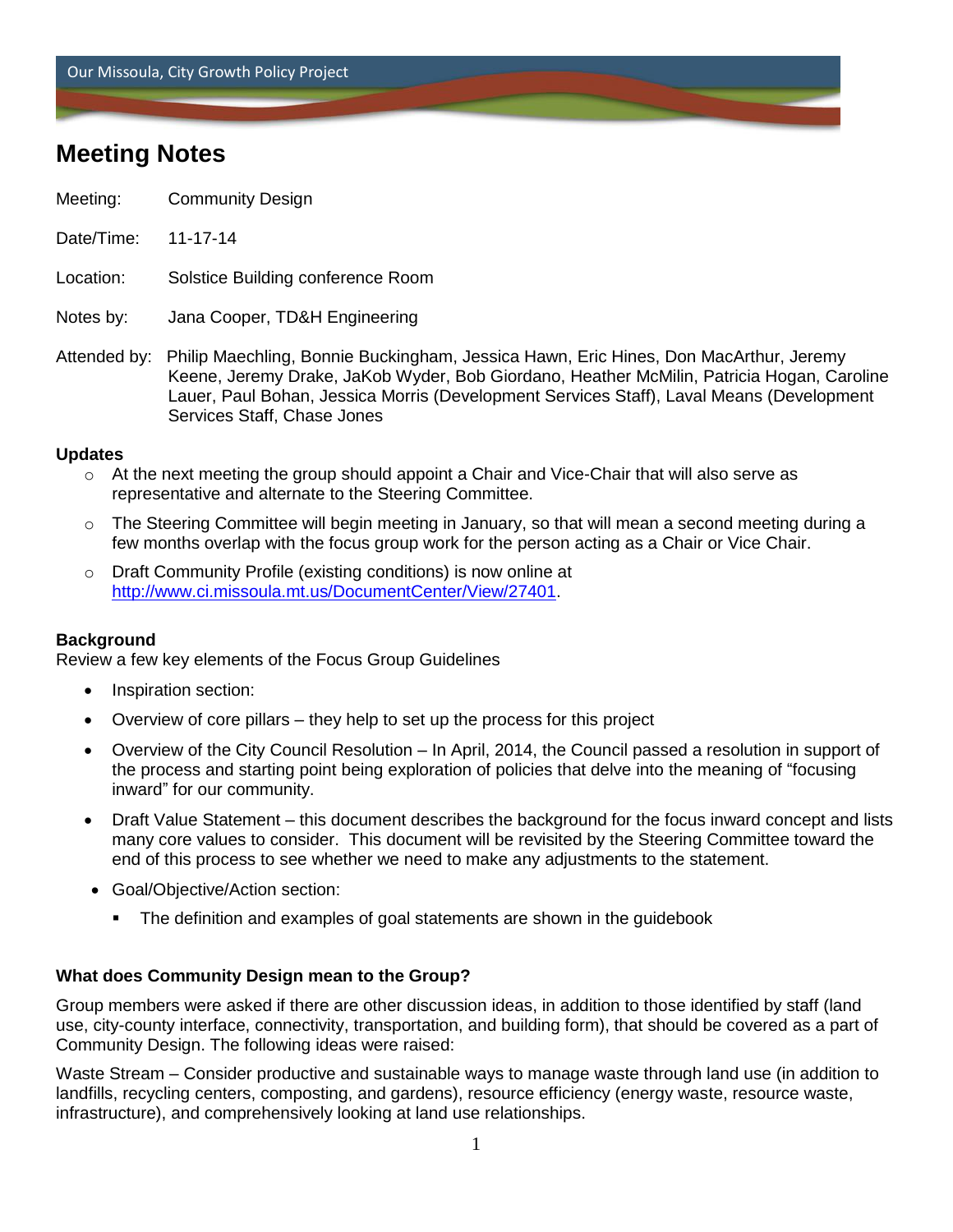Our Missoula, City Growth Policy Project

Broad look at planning (Big Picture) - Elements of the community are interrelated and the community design focus group is the group to pull all those elements together by balancing housing, transportation, bus lines, parks and TIF districts, etc., while considering efficiency.

Location of land use - Development tends to gravitate to the cheapest or easiest land. Like waste, it's harder to recycle and reuse then to build new. It's important to guide development to the places where it makes sense and infrastructure supports it and not be doing catch up by seeing development occur where the community would not have wanted it.

People – This plan should include the people who are living here as a top priority in how the city develops.

Walkable – It's important to preserve walkability as the community grows. New development should be walkable.

Adaptability – Consider our ability to adapt to the future.

Neighborhoods – The City should get back to developing neighborhood plans. They do make a difference. This is a way to include people and can fine tune what's going on.

Vision Zero – The State has adopted a goal of no traffic fatalities or serious injuries. Other communities have had great success in addressing that goal.

#### **Overview of the Values and Challenges process:**

For the past five months the planning group has been collecting comments from community members through many topic-based listening sessions regarding values and challenges and ideas to address the challenges. The notes from the listening sessions are available on the website. The Summaries from the notes are the tools used tonight to help guide the process of developing Goals.

#### **Goal Development Task:**

Each group member Identified key topics that they felt best relate to the focus group subject by reviewing the Summary Values material and circling five topics and reviewing the Summary Challenges material and circling five topics.

Group members shared their top priorities for the focus group from the Value topic list and the Challenge topic list.

High priority topics were chosen from the Values topics and the Challenges topics. Each group member was asked to write goal statements for any of the high priority topics (whether they came from the Values or Challenges lists).

Group members read off goal statements and some questions and clarification were discussed.

Project staff collected the goals statements and grouped them under the related topics.

The purpose of this process is to collect as many initial individual goal statement ideas and then through the next few months expect to see the statements become refined, combined, sorted and even possibly moved to another group or level of policy development (such as objective or action).

## **Topics Identified and number of people interested in exploring the topic:**

#### **1. Values - Potential Topics**

Friendly/Family Oriented 3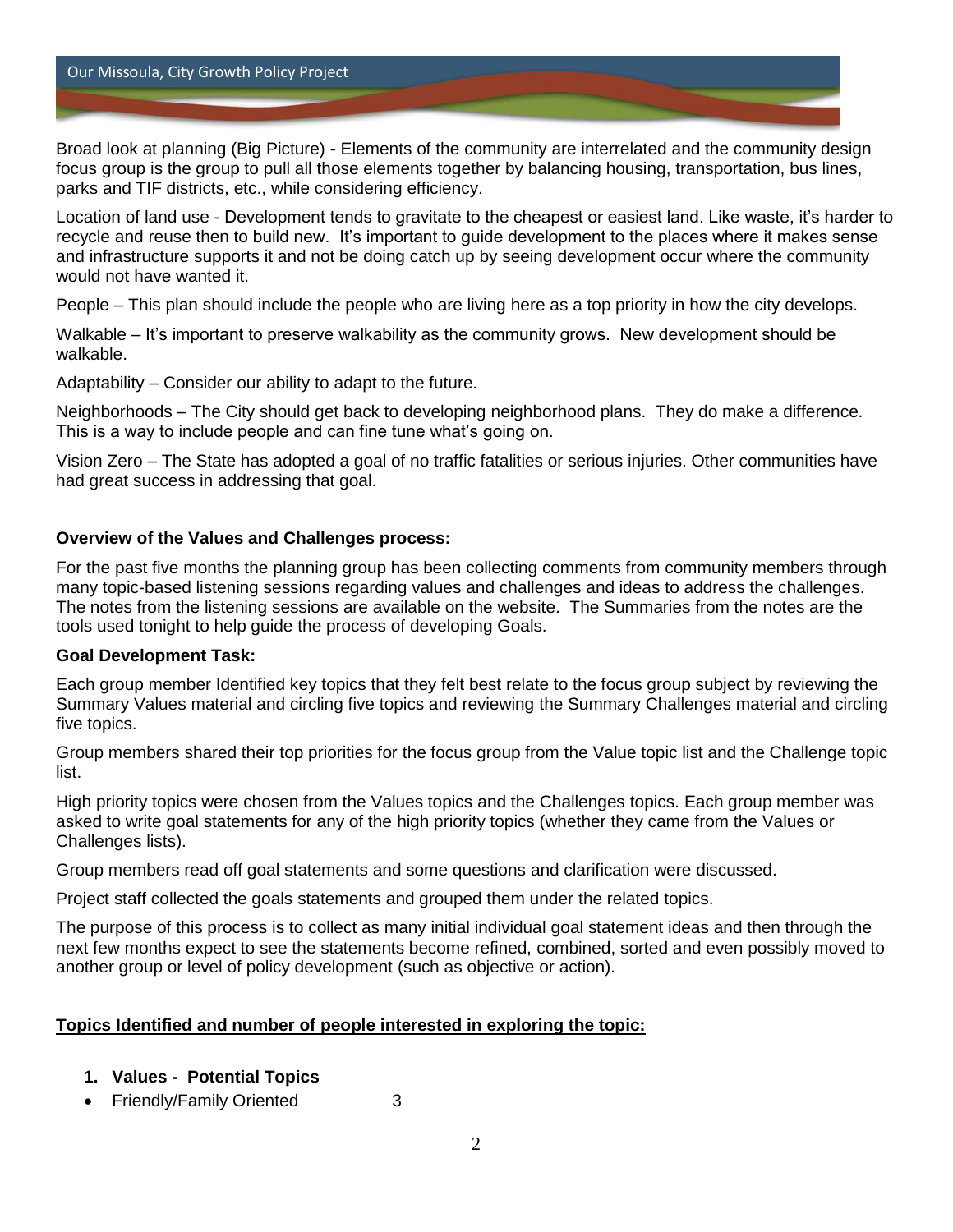|    | <b>Sense of Place</b>                | 10             |
|----|--------------------------------------|----------------|
|    | <b>Health Care</b>                   | 1              |
|    | Compact                              | 6              |
|    | Bikeable/Walkable                    | 11             |
|    | <b>Diversity</b>                     | 4              |
|    | <b>Transit</b>                       | 6              |
|    | Open Minded                          | $\overline{2}$ |
|    | Downtown                             | 6              |
|    | <b>Natural Areas/Outdoor Rec</b>     | 12             |
|    | <b>Local Food</b>                    | 6              |
|    | <b>Natural Resources</b>             | 5              |
|    | Infrastructure                       | 6              |
|    | <b>Local Business</b>                | 1              |
|    | Parks & Recreation                   | $\overline{2}$ |
|    |                                      |                |
| 2. | <b>Challenges Potential Topics</b>   |                |
|    | Transportation/Parking/Transit       | <u>9</u>       |
|    | <b>Land Use/Zoning/Subdivision</b>   | 8              |
|    | <b>Environmental Quality</b>         | 8              |
|    | <b>Growth Pressures &amp; Sprawl</b> | 12             |
|    | <b>Affordable Housing</b>            | 8              |
|    | <b>Bikes &amp; Pedestrian Trails</b> | 4              |
|    | Economy Jobs                         | $\overline{2}$ |
|    | <b>Homelessness &amp; Poverty</b>    | $\overline{2}$ |
|    | <b>Community Character</b>           | 9              |
|    | Neighborhood Opposition              | $\overline{2}$ |
|    | Infrastructure (Done)                | 6              |
|    | <b>Coordination Between Agencies</b> | $\overline{2}$ |
|    | Neighborhood Design                  | 5              |
|    | <b>Health &amp; Wellness</b>         | $\overline{1}$ |
|    | Funding                              | $\overline{2}$ |
|    |                                      |                |

## **Initial Individual Goal Statements by Topic**

Transportation/Transit/Parking

- Impose license fees on SOV's commensurate with the weight of the vehicle
- Make SOV's pay closer to the actual cost of their parking
- Reduce VMT (vehicle miles traveled) by 10% each year
- Emphasize transportation safety and livability over capacity
- Develop city wide parking strategy that supports compact development pattern
- Charge true cost of parking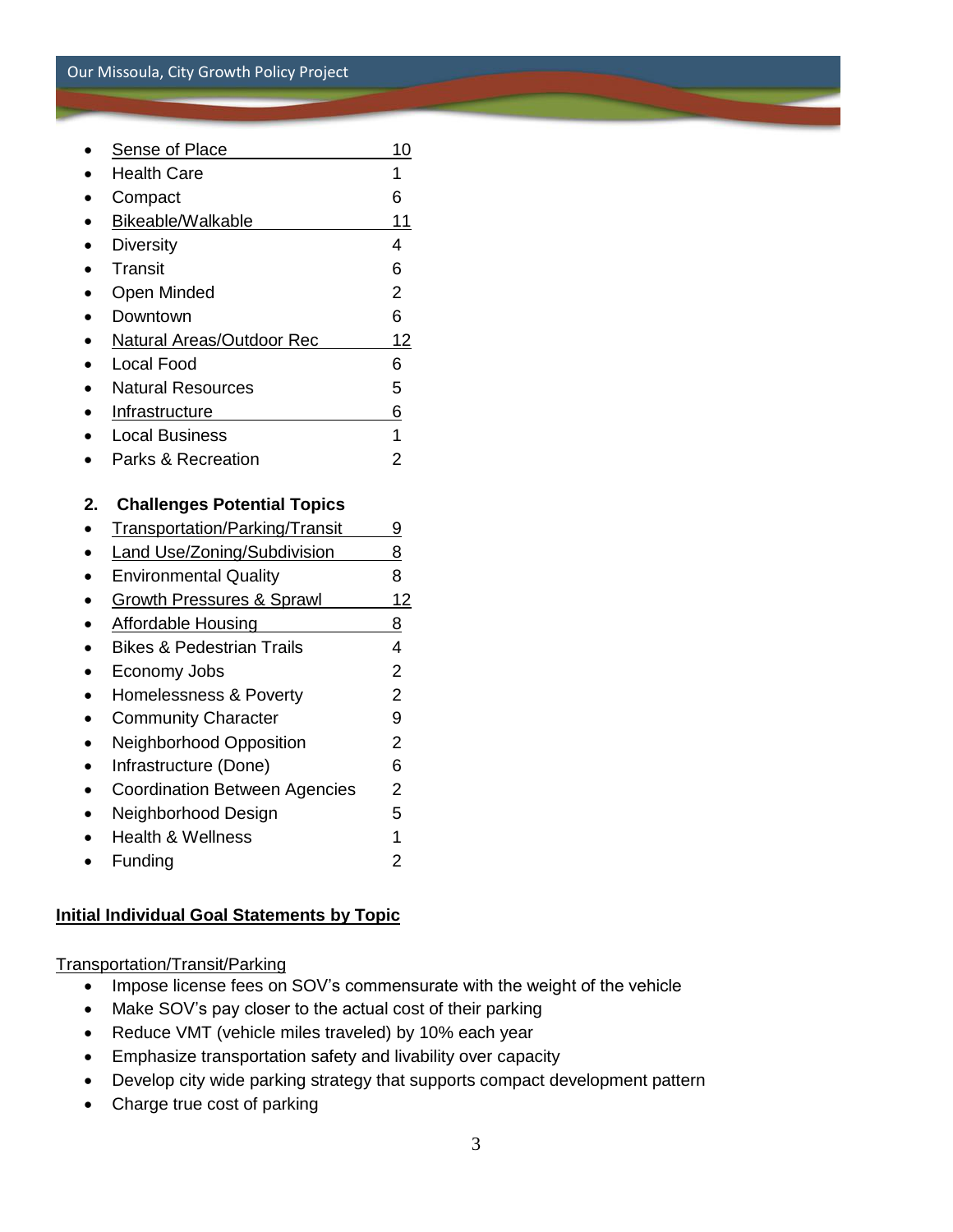- Create incentives for reducing parking supply & demand. Allow lower parking ratios
- Encourage developers to provide incentive to reduce car transportation
- Adopt transit-oriented development (TOD) principles and create incentives to reduce car transportation
- Develop transportation oriented zoning for major transportation corridors to promote density and efficient transportation
- Develop transit-oriented development corridor with high density land use required to support frequent service
- Come up with an individual on-demand transportation means that will allow access to a majority of residents within ¼ mile walking distance
- Strive for a mode split of, at most, 25% of all trips are single occupant motor vehicle by 2030
- Adopt programs for more transit & new modes
- Reduce parking minimums to encourage compact development and multi-modal vehicle trips.

## Land Use/Zoning/Subdivisions

- Incentivize and create net zero energy districts
- Revise currant land use designations (1975 still in place)
- Make sure all pavement is permeable, with none going to a treatment plant
- Develop an urban growth boundary to drive development inwards
- Develop neighborhood plans based on neighborhood character and history
- Keep people "carrying capacity" in mind the same way you think of wildlife carrying capacity, Space/Size of Montana.
- Develop urban growth boundary to limit sprawl. Plan for annexation.
- Develop TOD policies and zoning
- Develop community design standards to preserve and enhance Missoula's character. (Auto Zone – Boz vs. Missoula)
- Create mixed use zoning areas that allow for the growth of small manufacturing from recycled materials. (Example: Recycling Development Zone in LA)
- Provide predictable subdivision regulations that clearly protect our common values including open space, agricultural heritage, and connection to local food access. Concentrate growth in urban core
- Redefine land use and zoning to align with a master plan for Missoula's growth and future
- Cap future growth, outside city limits, at 15% above current population
- Allow mixed-use zoning where appropriate to encourage living/working spaces and sustainable development

## Growth Pressures & Sprawl

- Redo impact fees so they recognize full impact (ie. location, efficiency, infill vs. greenfield)
- Incentivize infill development close to existing non-motorized facilities
- Don't encourage population growth to get more federal monies. Don't subsidize population growth. Preserve living areas for residents currently living here
- Raise impact fees to reflect the actual cost they inflict
- Incentivize & encourage urban core development using and strengthening core infrastructure
- Allow infill development where appropriate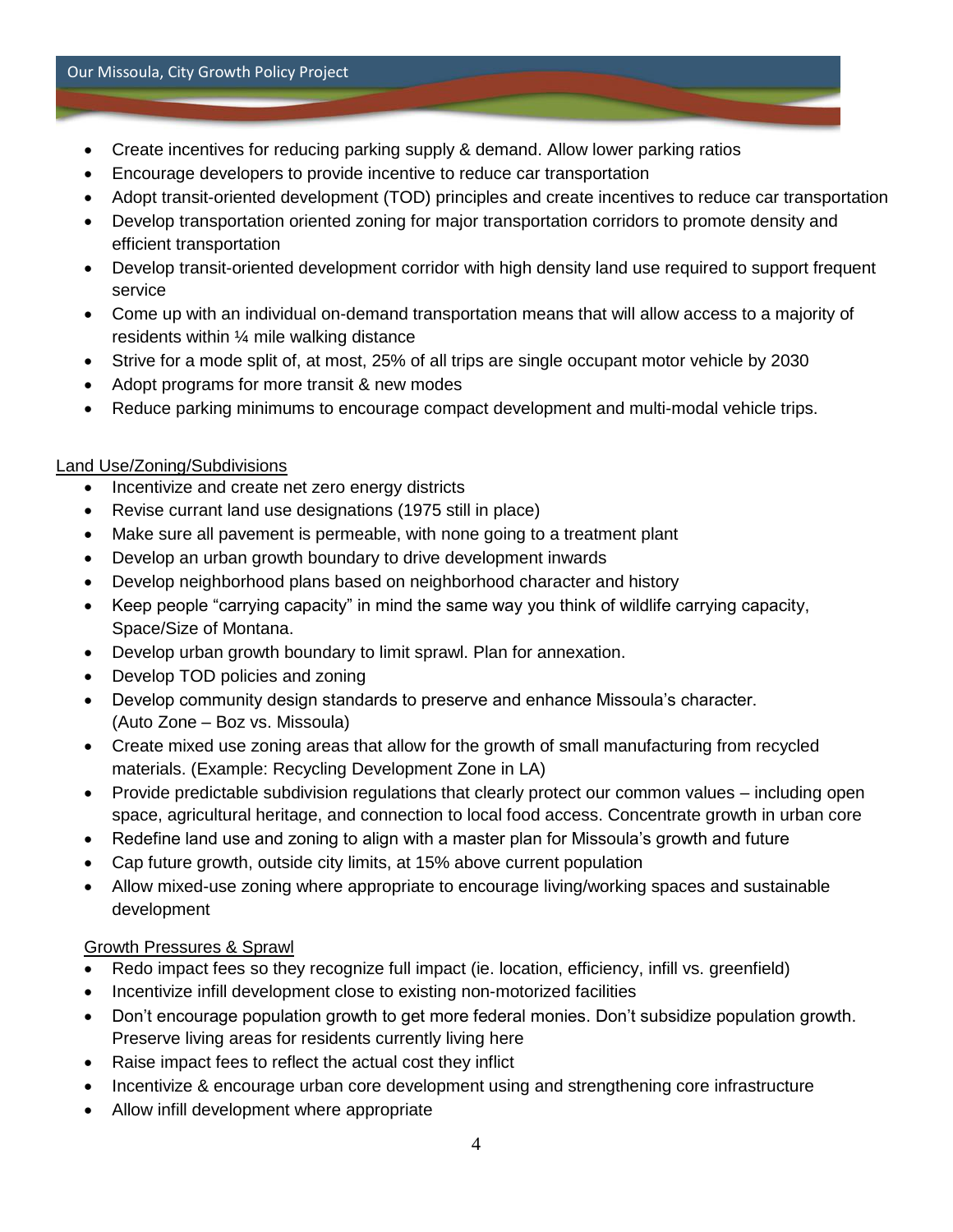Develop standards for zoning and subdivisions that encourage new development where infrastructure can support and discourage "greenfield" development

#### Affordable Housing

- Density bonuses for affordable housing
- Increase amount of affordable housing in the urban core. Avoid pushing poor out of the city
- Encourage development of land trusts to keep housing affordable
- Incentivize infill development, particularly hosing in downtown
- Commit to providing housing options that are affordable for all Missoulians
- Develop and provide incentives for energy efficient "above-code" green building and development to reduce developer and owner/tenant costs.
- Don't subsidize new growth. Don't encourage new growth. Find ways to solve population problem without increasing problem. Take care of people who are here
- Include incentives, building types, land uses that allow for truly affordable housing ADU's, inclusionary zoning
- Inclusionary zoning to insure affordable housing as community grows

#### **Infrastructure**

- Revise waste management as resource management and create the environment to maximize benefits to local economies, environment and communities
- Prioritize maintenance of existing infrastructure over new construction
- Integrate sewer service area decisions with land use and transportation for compact community
- Provide infrastructure that supports desirable land use patterns.
- Encourage and develop energy infrastructure that shifts, allows and encourages supply and demand away from fossil fuels
- Expand infrastructure services guided by a principle of resource conservation and best practices to mitigate and adapt to climate change
- Evaluate existing, strengthen and build new infrastructure that aligns with long term growth goals
- Develop transit as a community utility (or basic infrastructure)
- Revise development impact mitigation costs to community infrastructure real fair share costs
- Guarantee that any new developments in infrastructure provide compact, livable areas with character
- Develop "complete streets" for all new roadway improvements
- Design infrastructure so as to not prevent changes and adaptability for future transportation, future uses, and future ideas. Future route of North South travel through Valley
- Keep individual transportation in mind local and national.

## Natural/Outdoor Recreation

- Keep open spaces near, within easy access by all bus, bike, pedestrians
- Provide convenient access to trails, open space, and recreation through connected transportation system
- Develop design standards that connect communities to natural access
- Natural areas, such as the Rattlesnake, will be easily accessible via bike paths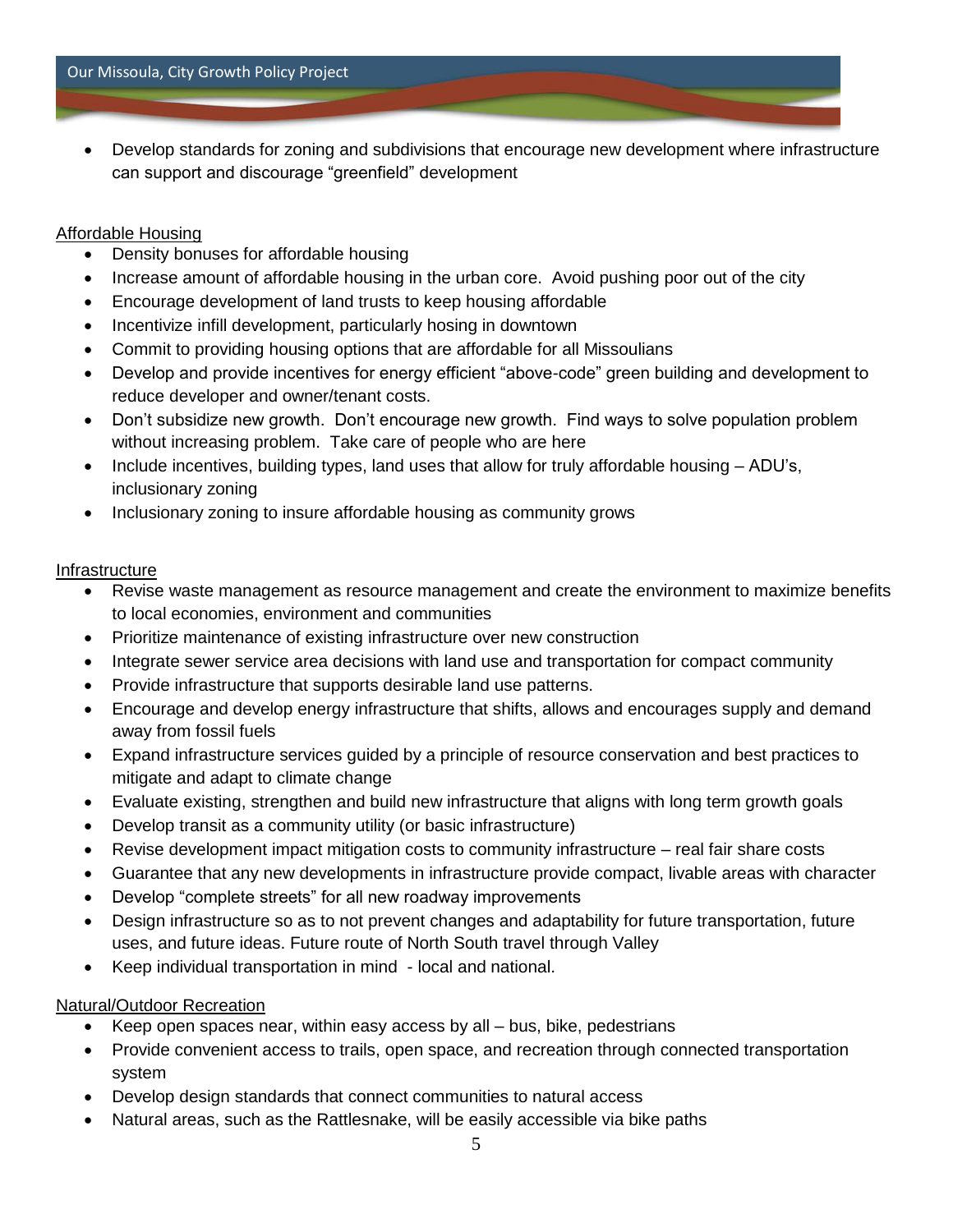- Preserve natural areas and access for all
- Create incentives for protection of open spaces/conservation development
- Development should protect natural resources and natural areas with a focus on the valley floor
- Recognize and strengthen preservation and responsible access/use of Missoula's outdoor resources
- Protect natural areas and outdoor recreation areas for uncrowded, uncluttered and beneficial use
- Create policy that mitigates and adapts to climate change to conserve and preserve natural areas.

#### Sense of Place

- Actively discourage big chains and box stores support local businesses
- No more box stores and/or limited size
- Come to a local business agreement to prevent the arrival of chains (or vote on it) (Cambridge MA does this)
- Support local businesses
- Unify neighborhoods, create a sense of belonging
- Sense of place should come from the people who live here. It should not be forced upon them
- Sense of place includes: Geography, topography, distances from other places, people or things, equality in decision making, why people have moved here, why they left the place they lived before
- Develop a smart urban design process
- Develop neighborhood plans based on historic design patterns
- Provide public spaces/realms that reflect the unique character of Missoula and Missoulians and encourage citizens and visitors to explore the city
- Enhance public "civic" spaces to gather downtown
- Preserve unique character of Missoula's setting by highlighting mountain views and river access
- Missoula will maintain its strong sense of place Uniquely Missoula, with a strong connection to our natural resources, vibrant, diverse communities and downtown
- Identify and protect community assets
- Capture and define community character and assets to build on and emphasize
- Provide opportunities for community involvement that include all members of the community

#### Bikable/Walkable

- Provide a highly connected trail, sidewalk, and transit system
- Connect all existing trails in order to improve ease of their use and provide direct routes to all parts of Missoula
- Implement/create a connected efficient, affordable, safe, and attractive system of bike and pedestrian facilities that encourage use of active transportation
- Develop robust non-motorized systems with a goal of 20% of all trips non-motorized by 2030
- Enhance bike and pedestrian infrastructure to promote healthy lifestyles and transportation options
- Encourage walking by building pedestrian friendly transportation infrastructure
- Zero people walking or people bicycling hit by motor vehicles
- 100% of arterials and collectors with safe bike lanes, safe sidewalks and safe crossings
- Provide safe connections to schools and play areas for our children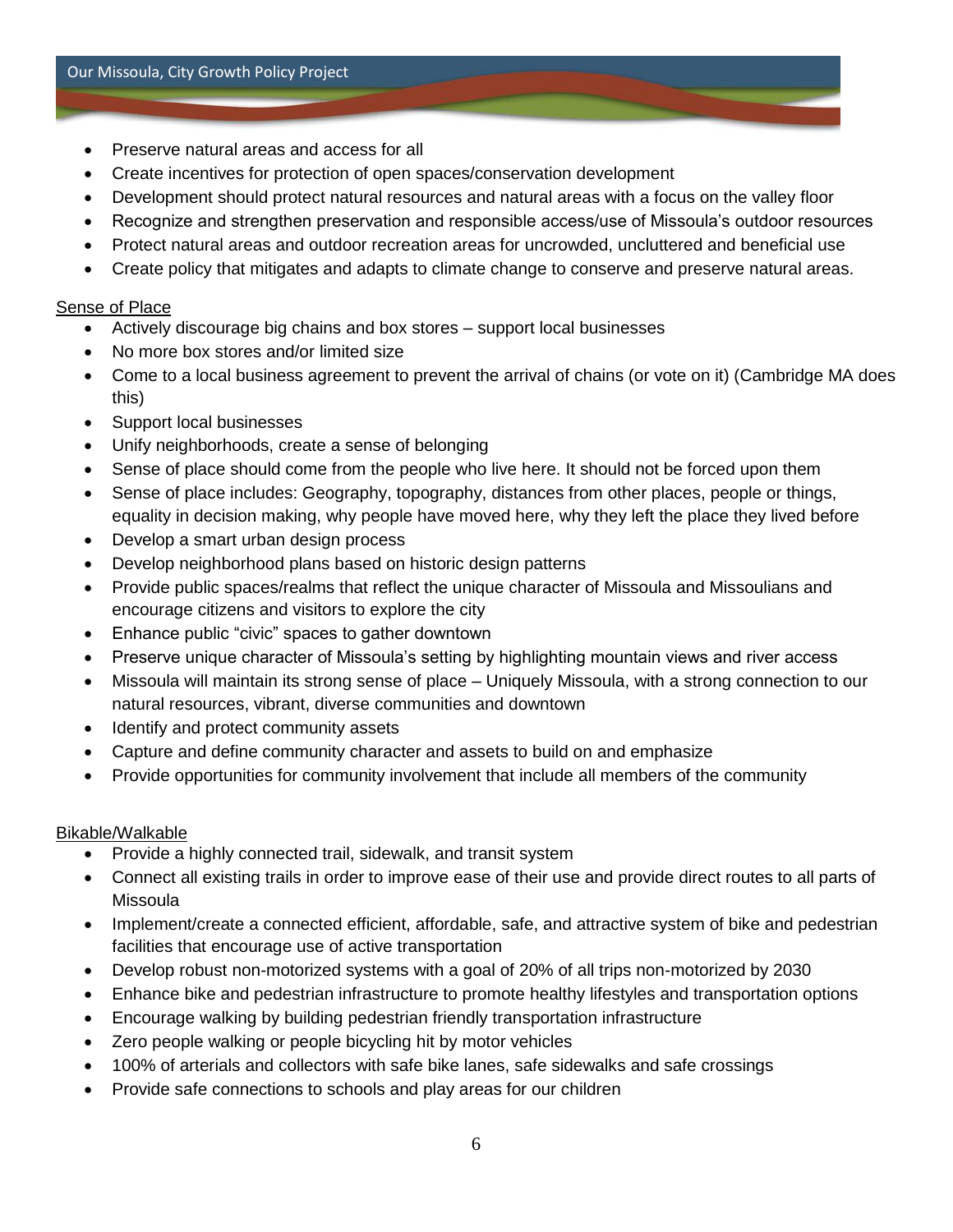- Incentivize development near existing infrastructure, strengthen and ensure the entire community remains bikeable/walkable
- Develop bike share to reduce single occupancy vehicle (SOV) trips and encourage trips by bike
- Establish connectivity where links are missing or between new development
- Establish pedestrian/bicycle crossings in high traffic areas
- Maximum of 3 travel lanes (1 in each direction with center turn lane) for safe pedestrian crossings
- Transportation should draw people from their cars not impose and force others to pay what they would not voluntarily pay to do. Choices should be based on purpose not blanketed everywhere.

#### **Parking Lot**

Several members asked about having a community forum or way to connect with each other outside just the monthly meeting. Group members felt that there wasn't going to be enough time for discussion on the topics. Members asked about a homework requirement to help provide additional information in-between the meetings.

#### **Discussion Notes:**

Members of the group asked if the group was going to be developing goals for all the elements listed (example: city-county interface). If the group doesn't get into a particular topic, is that okay? At points in this process, staff will check in with the steering committee and get guidance from them. However, through this broad process of reviewing topics, it's very likely we will get to all the topics listed in one way or another (goal, objective, and/or action). We also noted that some of the elements may be covered in another focus groups.

Ideas should include thinking long term for the future of the city and consider alternatives like building a gondola system between major places. Think of solutions and think out of the box.

The following are clarifying questions and discussion among focus group members regarding some of the goal statements:

#### Develop local business agreements

 This is a tool that Cambridge, Mass. developed to consider new businesses, including chain stores and franchises, in a particular part of Cambridge. Proposals are reviewed by a local business coalition that make recommendations by majority vote to the City Council for their final review and consideration. There was a question about how feasible this would be in Missoula; the group suggested this might be one of those "homework" tasks to have someone look into more thoroughly.

Think of transit as a community utility

 Transit in total is a utility for everyone so we should think of it like the way we plan for a sewer system with boundaries that get evaluated and we should consider compactness, which would mean more efficiency and easier service. Developers need to consider transit as part of any proposal and should help to pay for it. Plan it as development happens and make development work with it.

Transportation should serve local and national (broader) needs

 Remember that we are 200 miles away from other large places. We need to recognize that we use the vehicle to get to a lot of places outside the community. Trains will be most efficient and economic way to travel in the future. We should plan for all modes of transportation and not just for trains or other ride-sharing modes. We shouldn't limit ourselves to no vehicles in the future. Cars will be needed to get to the airport or outside amenities and other locations.